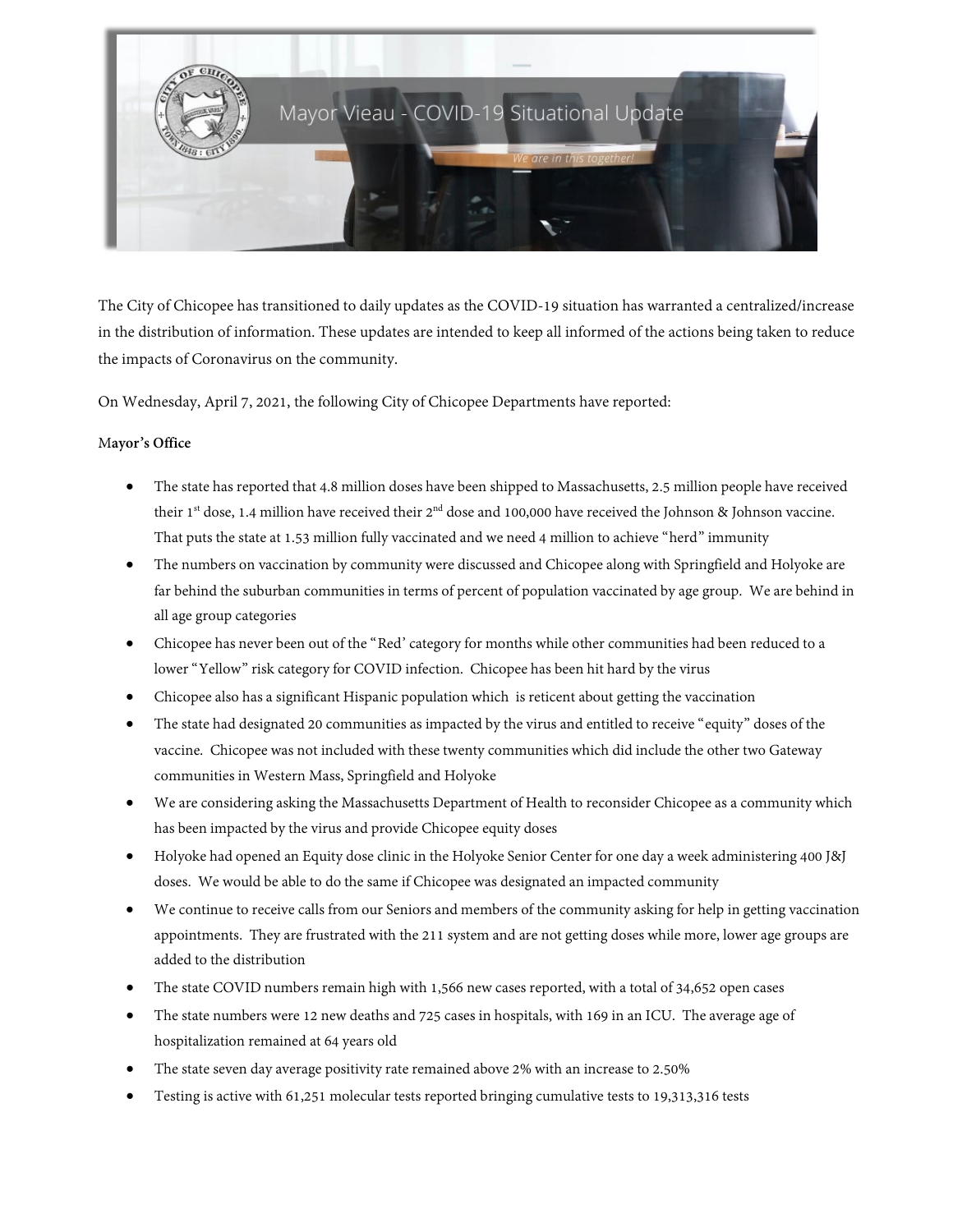- The numbers continue to stay high and the variant are more contagious
- The number of deaths are decreasing so while there are increasing infections, thankfully the death rate is decreasing

## **Health**

- We continue to have our city numbers high with about 20 new cases a day
- We are see the largest increase continues to be in younger children
- City Case Counts
	- o There are 270 open cases
	- o There are 26 deaths
	- o 115 N/A
	- o 3,449 recovered
	- o A total of 3,861 cases to date

#### **Police Department**

- Status quo on services
- Our one officer, who did not get vaccinated, is out with COVID for his fifth day of quarantine

#### **Fire Department**

- Status quo on services
- We have one case of a firefighter out on quarantine recovering

#### **Emergency Management**

- Services and staffing continue
- Working at test site today and implementation of the vaccination site

#### **Safety**

- Status Quo on staffing
- There were 89 tests administered on Monday with 12 positive for a rate of 13.48% and none of the positives were repeat tests
- We have 40 tests administered so far today which is showing continued demand for tests

## **DPW**

• Status quo on staffing

## **COA**

• Status Quo on staffing and services